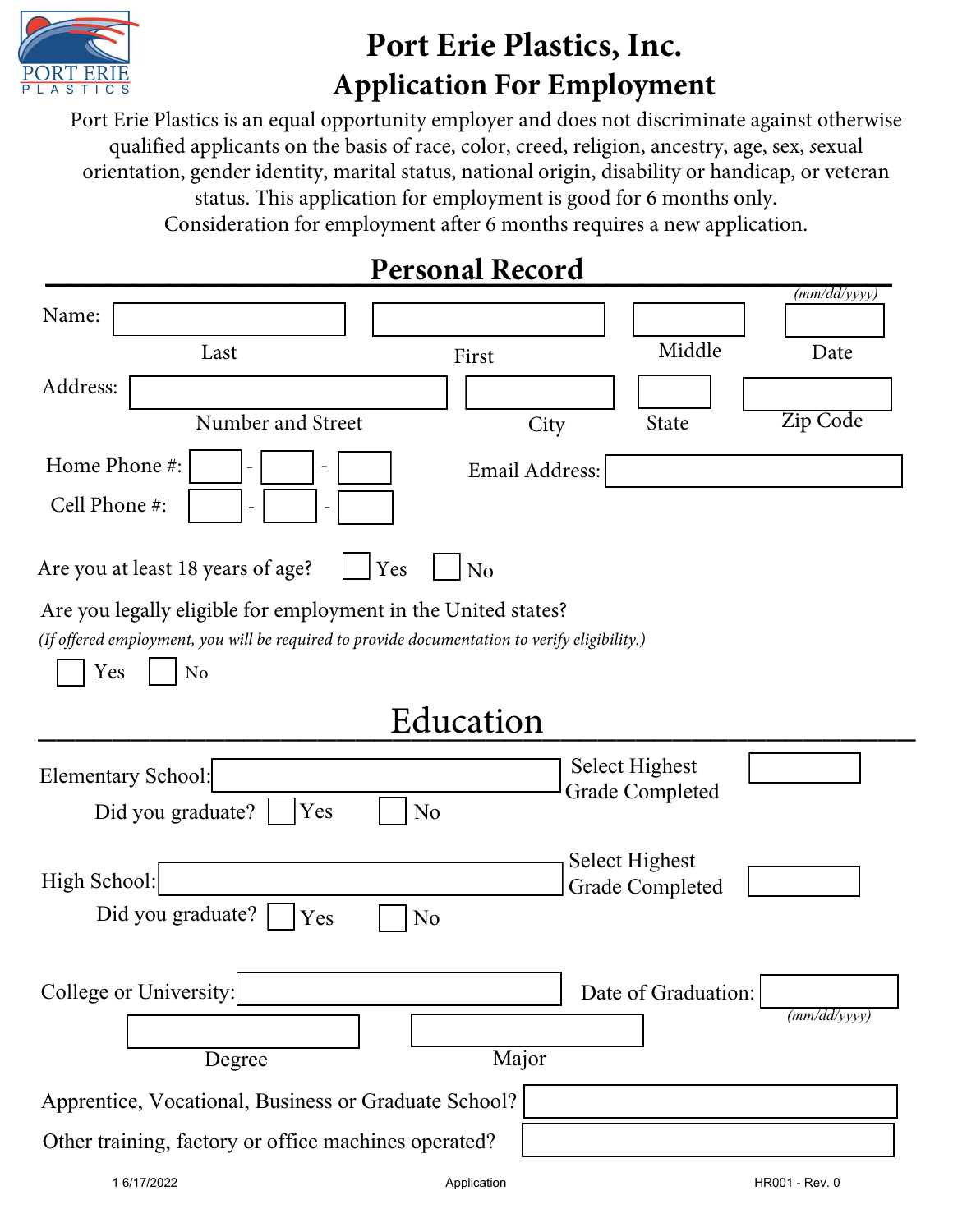#### **Job Interest \_\_\_\_\_\_\_\_\_\_\_\_\_\_\_\_\_\_\_\_\_\_\_\_\_\_\_\_\_\_\_\_\_\_\_\_\_\_\_\_\_\_\_\_\_\_\_\_\_\_\_\_\_\_\_\_\_\_\_\_\_\_\_\_\_\_\_\_\_\_**

| <b>Position Desired:</b>                                                                                                                                                                                                                                     | Wage Desired: \$                                                                               |  |  |  |
|--------------------------------------------------------------------------------------------------------------------------------------------------------------------------------------------------------------------------------------------------------------|------------------------------------------------------------------------------------------------|--|--|--|
| Desired Shift:<br>First                                                                                                                                                                                                                                      | Days/Hours Available To Work                                                                   |  |  |  |
| Second                                                                                                                                                                                                                                                       | Date Available                                                                                 |  |  |  |
| Third                                                                                                                                                                                                                                                        | to Begin:                                                                                      |  |  |  |
| I have no preference                                                                                                                                                                                                                                         | How many hours a<br>week can you work                                                          |  |  |  |
| I am seeking a:<br>Full-time Job                                                                                                                                                                                                                             | weekly?                                                                                        |  |  |  |
| Part-time Job                                                                                                                                                                                                                                                | Yes<br>Cam you work weekends?                                                                  |  |  |  |
| Full- or Part-time Job                                                                                                                                                                                                                                       | N <sub>o</sub>                                                                                 |  |  |  |
| Unsure<br><b>Military Record</b>                                                                                                                                                                                                                             |                                                                                                |  |  |  |
| N <sub>o</sub><br>Branch:<br>Yes<br>Have you ever served in the U.S. Armed Forces?<br>Rank or Rate:<br>Number of Years:<br>Service schools / Special Experience:<br><b>Reserve or National Guard Status:</b><br><b>Transportation</b>                        |                                                                                                |  |  |  |
| Port Erie Plastics, Inc. has partnered with Infinity Resources to provide<br>transportation services to and from the plant. If transportation resources are<br>needed, please contact HR for further information.<br><b>Employment History</b> (Most Recent) |                                                                                                |  |  |  |
| <b>Start Date:</b>                                                                                                                                                                                                                                           | End Date:                                                                                      |  |  |  |
| Employer:                                                                                                                                                                                                                                                    | Yes<br>May we contact your previous employer?<br>N <sub>o</sub><br><b>Immediate Supervisor</b> |  |  |  |

Position Held: Employer Address:

Summarize the nature of the work and responsibilities:

Reason for Leaving:

and Title: